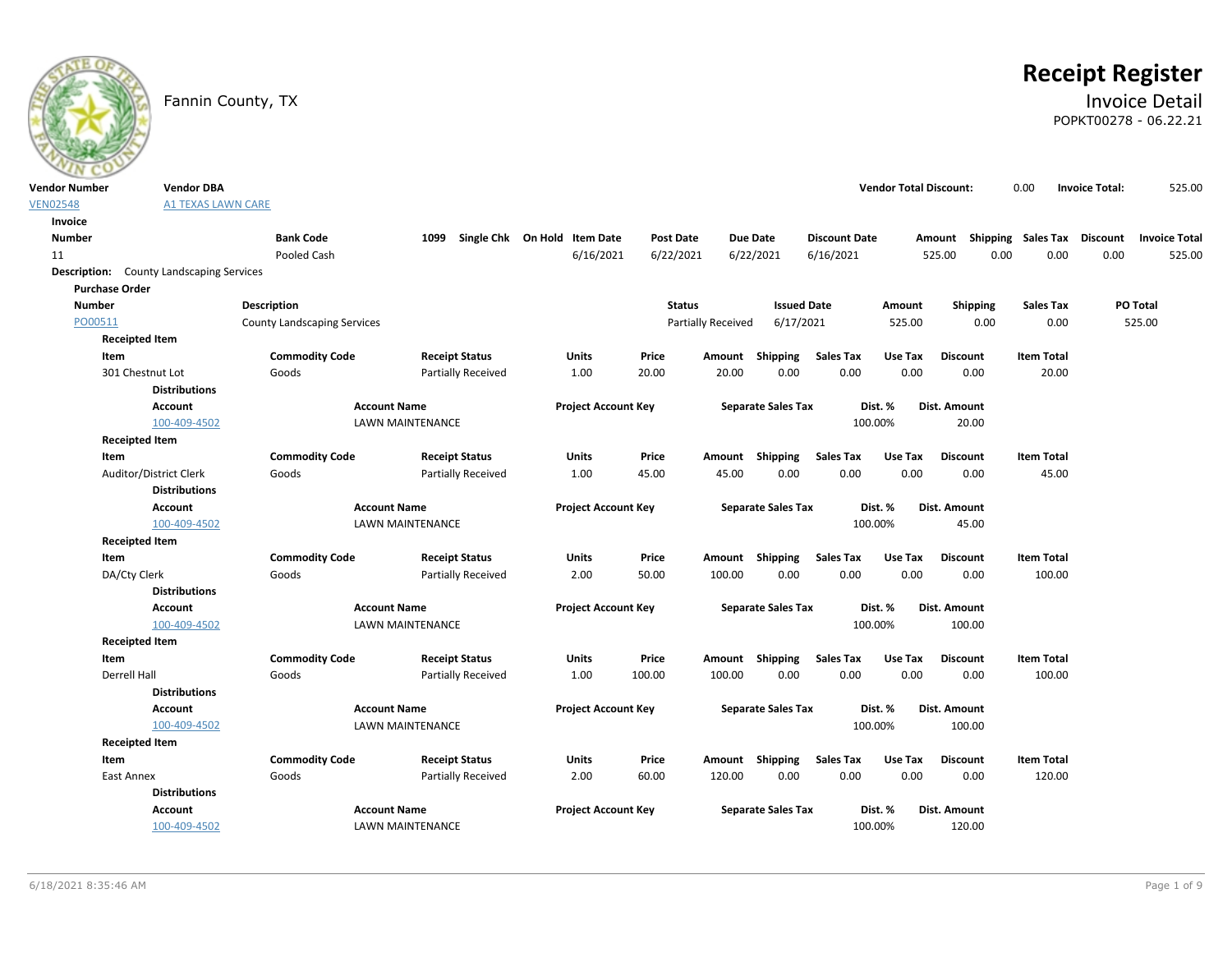|                       | <b>Receipted Item</b>                  |                           |                         |                                   |                  |        |                           |                      |                               |                     |                                    |                       |                      |
|-----------------------|----------------------------------------|---------------------------|-------------------------|-----------------------------------|------------------|--------|---------------------------|----------------------|-------------------------------|---------------------|------------------------------------|-----------------------|----------------------|
| Item                  |                                        | <b>Commodity Code</b>     | <b>Receipt Status</b>   | Units                             | Price            |        | Amount Shipping           | <b>Sales Tax</b>     | Use Tax                       | <b>Discount</b>     | <b>Item Total</b>                  |                       |                      |
|                       | Old Jail Lot                           | Goods                     | Partially Received      | 1.00                              | 20.00            | 20.00  | 0.00                      | 0.00                 | 0.00                          | 0.00                | 20.00                              |                       |                      |
|                       | <b>Distributions</b>                   |                           |                         |                                   |                  |        |                           |                      |                               |                     |                                    |                       |                      |
|                       | Account                                |                           | <b>Account Name</b>     | <b>Project Account Key</b>        |                  |        | <b>Separate Sales Tax</b> |                      | Dist. %                       | Dist. Amount        |                                    |                       |                      |
|                       | 100-409-4502                           |                           | LAWN MAINTENANCE        |                                   |                  |        |                           |                      | 100.00%                       | 20.00               |                                    |                       |                      |
|                       | <b>Receipted Item</b>                  |                           |                         |                                   |                  |        |                           |                      |                               |                     |                                    |                       |                      |
| Item                  |                                        | <b>Commodity Code</b>     | <b>Receipt Status</b>   | Units                             | Price            |        | Amount Shipping           | <b>Sales Tax</b>     | Use Tax                       | <b>Discount</b>     | <b>Item Total</b>                  |                       |                      |
|                       | South Annex                            | Goods                     | Partially Received      | 2.00                              | 60.00            | 120.00 | 0.00                      | 0.00                 | 0.00                          | 0.00                | 120.00                             |                       |                      |
|                       | <b>Distributions</b>                   |                           |                         |                                   |                  |        |                           |                      |                               |                     |                                    |                       |                      |
|                       | <b>Account</b>                         |                           | <b>Account Name</b>     | <b>Project Account Key</b>        |                  |        | <b>Separate Sales Tax</b> |                      | Dist. %                       | <b>Dist. Amount</b> |                                    |                       |                      |
|                       | 100-409-4502                           |                           | <b>LAWN MAINTENANCE</b> |                                   |                  |        |                           |                      | 100.00%                       | 120.00              |                                    |                       |                      |
| <b>Vendor Number</b>  | <b>Vendor DBA</b>                      |                           |                         |                                   |                  |        |                           |                      | <b>Vendor Total Discount:</b> |                     | 0.00                               | <b>Invoice Total:</b> | 39.76                |
| 00240                 | <b>AMAZON CAPITAL SERVIC</b>           |                           |                         |                                   |                  |        |                           |                      |                               |                     |                                    |                       |                      |
| Invoice               |                                        |                           |                         |                                   |                  |        |                           |                      |                               |                     |                                    |                       |                      |
| <b>Number</b>         |                                        | <b>Bank Code</b>          |                         | 1099 Single Chk On Hold Item Date | <b>Post Date</b> |        | <b>Due Date</b>           | <b>Discount Date</b> |                               |                     | Amount Shipping Sales Tax Discount |                       | <b>Invoice Total</b> |
| 1LDK-LHKY-DHRD        |                                        | Pooled Cash               |                         | 6/10/2021                         | 6/22/2021        |        | 6/22/2021                 | 6/10/2021            |                               | 39.76               | 0.00<br>0.00                       | 0.00                  | 39.76                |
|                       | <b>Description:</b> Toilet Seat Covers |                           |                         |                                   |                  |        |                           |                      |                               |                     |                                    |                       |                      |
| <b>Purchase Order</b> |                                        |                           |                         |                                   |                  |        |                           |                      |                               |                     |                                    |                       |                      |
| <b>Number</b>         |                                        | <b>Description</b>        |                         |                                   | <b>Status</b>    |        | <b>Issued Date</b>        |                      | Amount                        | <b>Shipping</b>     | Sales Tax                          |                       | PO Total             |
| PO00491               |                                        | <b>Toilet Seat Covers</b> |                         |                                   | Received         |        | 6/8/2021                  |                      | 39.76                         | 0.00                | 0.00                               |                       | 39.76                |
|                       | <b>Receipted Item</b>                  |                           |                         |                                   |                  |        |                           |                      |                               |                     |                                    |                       |                      |
| Item                  |                                        | <b>Commodity Code</b>     | <b>Receipt Status</b>   | Units                             | Price            | Amount | Shipping                  | <b>Sales Tax</b>     | Use Tax                       | <b>Discount</b>     | <b>Item Total</b>                  |                       |                      |
|                       | <b>Toilet Seat Covers</b>              | Goods                     | Complete                | 1.00                              | 19.88            | 19.88  | 0.00                      | 0.00                 | 0.00                          | 0.00                | 19.88                              |                       |                      |
|                       | <b>Distributions</b>                   |                           |                         |                                   |                  |        |                           |                      |                               |                     |                                    |                       |                      |
|                       | <b>Account</b>                         |                           | <b>Account Name</b>     | <b>Project Account Key</b>        |                  |        | <b>Separate Sales Tax</b> |                      | Dist. %                       | <b>Dist. Amount</b> |                                    |                       |                      |
|                       | 100-513-3320                           |                           | <b>JANITOR SUPPLIES</b> |                                   |                  |        |                           |                      | 100.00%                       | 19.88               |                                    |                       |                      |
|                       | <b>Receipted Item</b>                  |                           |                         |                                   |                  |        |                           |                      |                               |                     |                                    |                       |                      |
| Item                  |                                        | <b>Commodity Code</b>     | <b>Receipt Status</b>   | Units                             | Price            |        | Amount Shipping           | <b>Sales Tax</b>     | Use Tax                       | <b>Discount</b>     | <b>Item Total</b>                  |                       |                      |
|                       | <b>Toilet Seat Covers</b>              | Goods                     | Complete                | 1.00                              | 19.88            | 19.88  | 0.00                      | 0.00                 | 0.00                          | 0.00                | 19.88                              |                       |                      |
|                       | <b>Distributions</b>                   |                           |                         |                                   |                  |        |                           |                      |                               |                     |                                    |                       |                      |
|                       | Account                                |                           | <b>Account Name</b>     | <b>Project Account Key</b>        |                  |        | <b>Separate Sales Tax</b> |                      | Dist. %                       | <b>Dist. Amount</b> |                                    |                       |                      |
|                       | 100-511-3320                           |                           | <b>JANITOR SUPPLIES</b> |                                   |                  |        |                           |                      | 100.00%                       | 19.88               |                                    |                       |                      |
|                       |                                        |                           |                         |                                   |                  |        |                           |                      |                               |                     |                                    |                       |                      |
| <b>Vendor Number</b>  | <b>Vendor DBA</b>                      |                           |                         |                                   |                  |        |                           |                      | <b>Vendor Total Discount:</b> |                     | 0.00                               | <b>Invoice Total:</b> | 188.97               |
| 00281                 | <b>GT DISTRIBUTORS, INC</b>            |                           |                         |                                   |                  |        |                           |                      |                               |                     |                                    |                       |                      |
| Invoice               |                                        |                           |                         |                                   |                  |        |                           |                      |                               |                     |                                    |                       |                      |
| <b>Number</b>         |                                        | <b>Bank Code</b>          | 1099                    | Single Chk On Hold Item Date      | <b>Post Date</b> |        | <b>Due Date</b>           | <b>Discount Date</b> |                               |                     | Amount Shipping Sales Tax Discount |                       | <b>Invoice Total</b> |
| INV0847136            |                                        | Pooled Cash               |                         | 6/8/2021                          | 6/22/2021        |        | 6/22/2021                 | 6/8/2021             |                               | 188.97<br>0.00      | 0.00                               | 0.00                  | 188.97               |
|                       | $   -$<br>$\sim$                       |                           |                         |                                   |                  |        |                           |                      |                               |                     |                                    |                       |                      |

Description: D. Johnson uniform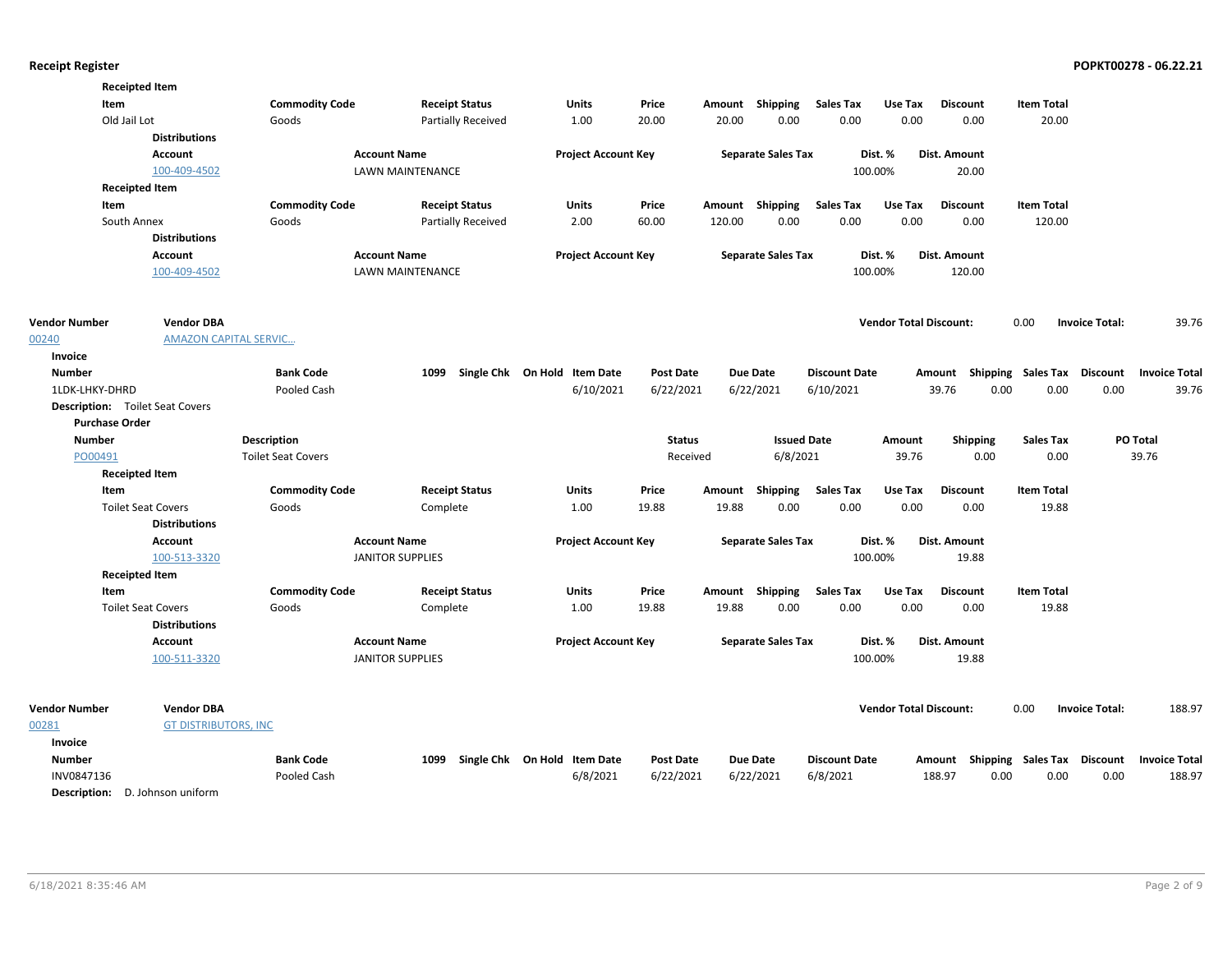| <b>Purchase Order</b>          |                                                                 |                       |                            |                              |                  |                           |                      |                               |                           |                             |                                  |
|--------------------------------|-----------------------------------------------------------------|-----------------------|----------------------------|------------------------------|------------------|---------------------------|----------------------|-------------------------------|---------------------------|-----------------------------|----------------------------------|
| <b>Number</b>                  |                                                                 | <b>Description</b>    |                            |                              | <b>Status</b>    |                           | <b>Issued Date</b>   | Amount                        | <b>Shipping</b>           | <b>Sales Tax</b>            | PO Total                         |
| PO00412                        |                                                                 | D. Johnson uniform    |                            |                              |                  | Partially Received        | 4/8/2021             | 188.97                        | 0.00                      | 0.00                        | 188.97                           |
|                                | <b>Receipted Item</b>                                           |                       |                            |                              |                  |                           |                      |                               |                           |                             |                                  |
| Item                           |                                                                 | <b>Commodity Code</b> | <b>Receipt Status</b>      | <b>Units</b>                 | Price            | Amount Shipping           | <b>Sales Tax</b>     | Use Tax                       | <b>Discount</b>           | <b>Item Total</b>           |                                  |
|                                | BLR-8666-11-36 Blauer FlexRS Cov Goods<br><b>Distributions</b>  |                       | Complete                   | 3.00                         | 62.99            | 188.97<br>0.00            | 0.00                 | 0.00                          | 0.00                      | 188.97                      |                                  |
|                                | <b>Account</b>                                                  |                       | <b>Account Name</b>        | <b>Project Account Key</b>   |                  | <b>Separate Sales Tax</b> |                      | Dist. %                       | Dist. Amount              |                             |                                  |
|                                | 100-560-3950                                                    |                       | UNIFORMS/OTHER             |                              |                  |                           | 100.00%              |                               | 188.97                    |                             |                                  |
| <b>Vendor Number</b>           | <b>Vendor DBA</b>                                               |                       |                            |                              |                  |                           |                      | <b>Vendor Total Discount:</b> |                           | 0.00                        | 37.51<br><b>Invoice Total:</b>   |
| <b>VEN02201</b>                | Hydrotex                                                        |                       |                            |                              |                  |                           |                      |                               |                           |                             |                                  |
| Invoice                        |                                                                 |                       |                            |                              |                  |                           |                      |                               |                           |                             |                                  |
| <b>Number</b>                  |                                                                 | <b>Bank Code</b>      | 1099                       | Single Chk On Hold Item Date | <b>Post Date</b> | <b>Due Date</b>           | <b>Discount Date</b> |                               | Amount Shipping Sales Tax |                             | Discount<br><b>Invoice Total</b> |
| 451282                         |                                                                 | Pooled Cash           | Y                          | 5/4/2021                     | 6/22/2021        | 6/22/2021                 | 5/4/2021             | 37.51                         | 0.00                      | 0.00                        | 0.00<br>37.51                    |
| Description: Pct 1 Charger     |                                                                 |                       |                            |                              |                  |                           |                      |                               |                           |                             |                                  |
| <b>Purchase Order</b>          |                                                                 |                       |                            |                              |                  |                           |                      |                               |                           |                             |                                  |
| <b>Number</b>                  |                                                                 | Description           |                            |                              | <b>Status</b>    |                           | <b>Issued Date</b>   | Amount                        | <b>Shipping</b>           | <b>Sales Tax</b>            | PO Total                         |
| PO00509                        |                                                                 | Pct 1 Parts           |                            |                              | Received         |                           | 6/16/2021            | 37.51                         | 0.00                      | 0.00                        | 37.51                            |
|                                | <b>Receipted Item</b>                                           |                       |                            |                              |                  |                           |                      |                               |                           |                             |                                  |
| Item                           |                                                                 | <b>Commodity Code</b> | <b>Receipt Status</b>      | <b>Units</b>                 | Price            | Amount Shipping           | Sales Tax            | Use Tax                       | <b>Discount</b>           | <b>Item Total</b>           |                                  |
|                                | 19.2v Charger for Part #912-19 an Goods<br><b>Distributions</b> |                       | Complete                   | 1.00                         | 37.51            | 37.51<br>0.00             | 0.00                 | 0.00                          | 0.00                      | 37.51                       |                                  |
|                                | <b>Account</b>                                                  |                       | <b>Account Name</b>        | <b>Project Account Key</b>   |                  | <b>Separate Sales Tax</b> |                      | Dist. %                       | Dist. Amount              |                             |                                  |
|                                | 210-621-3430                                                    |                       | R&B MAT. HARDWARE & LUMBER |                              |                  |                           | 100.00%              |                               | 37.51                     |                             |                                  |
| <b>Vendor Number</b>           | <b>Vendor DBA</b>                                               |                       |                            |                              |                  |                           |                      | <b>Vendor Total Discount:</b> |                           | 0.00                        | 800.00<br><b>Invoice Total:</b>  |
| 00542                          | <b>LUMIQUICK DIAGNOSTICS,.</b>                                  |                       |                            |                              |                  |                           |                      |                               |                           |                             |                                  |
| Invoice                        |                                                                 |                       |                            |                              |                  |                           |                      |                               |                           |                             |                                  |
| <b>Number</b>                  |                                                                 | <b>Bank Code</b>      | 1099                       | Single Chk On Hold Item Date | Post Date        | <b>Due Date</b>           | <b>Discount Date</b> | Amount                        |                           | Shipping Sales Tax Discount | <b>Invoice Total</b>             |
| 91738                          |                                                                 | Pooled Cash           |                            | 5/14/2021                    | 6/22/2021        | 6/22/2021                 | 5/14/2021            | 750.00                        | 50.00                     | 0.00                        | 0.00<br>800.00                   |
| <b>Description:</b> Drug Tests |                                                                 |                       |                            |                              |                  |                           |                      |                               |                           |                             |                                  |
| <b>Purchase Order</b>          |                                                                 |                       |                            |                              |                  |                           |                      |                               |                           |                             |                                  |
| <b>Number</b>                  |                                                                 | Description           |                            |                              | <b>Status</b>    |                           | <b>Issued Date</b>   | Amount                        | <b>Shipping</b>           | <b>Sales Tax</b>            | PO Total                         |
| PO00464                        |                                                                 | <b>Drug Tests</b>     |                            |                              | Received         |                           | 5/14/2021            | 750.00                        | 50.00                     | 0.00                        | 800.00                           |
|                                | <b>Receipted Item</b>                                           |                       |                            |                              |                  |                           |                      |                               |                           |                             |                                  |
| Item                           |                                                                 | <b>Commodity Code</b> | <b>Receipt Status</b>      | Units                        | Price            | Amount<br>Shipping        | Sales Tax            | Use Tax                       | <b>Discount</b>           | <b>Item Total</b>           |                                  |
|                                | Saliva Tests for Bond Supervision Goods                         |                       | Complete                   | 200.00                       | 3.75             | 750.00<br>50.00           | 0.00                 | 0.00                          | 0.00                      | 800.00                      |                                  |
|                                | <b>Distributions</b>                                            |                       |                            |                              |                  |                           |                      |                               |                           |                             |                                  |
|                                | <b>Account</b>                                                  |                       | <b>Account Name</b>        | <b>Project Account Key</b>   |                  | <b>Separate Sales Tax</b> |                      | Dist. %                       | Dist. Amount              |                             |                                  |
|                                | 100-573-3130                                                    |                       | DRUG TESTING SUPPLIES      |                              |                  |                           | 100.00%              |                               | 800.00                    |                             |                                  |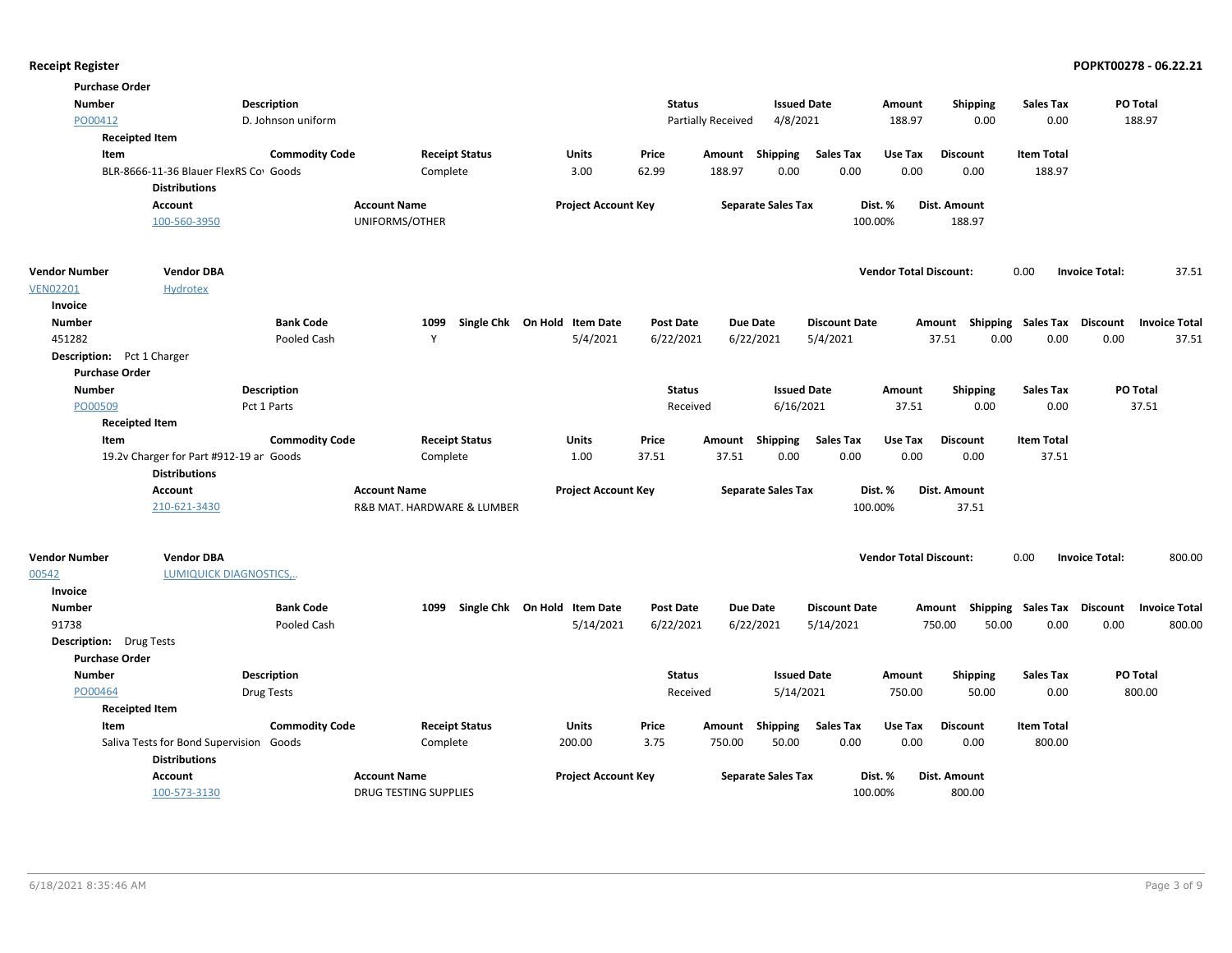|  | <b>Receipt Register</b> |  |
|--|-------------------------|--|
|--|-------------------------|--|

**Vendor Number Vendor Total Discount:** 6,681.95 **Vendor DBA** 0.00 **Invoice Total:**

| ---------------- | ------------                |
|------------------|-----------------------------|
| <b>VEN02375</b>  | <b>NATIONAL TANK OUTLET</b> |

| Invoice                      |                                                 |                        |                               |                       |                              |          |                  |                           |                      |                               |                    |                           |                       |                      |
|------------------------------|-------------------------------------------------|------------------------|-------------------------------|-----------------------|------------------------------|----------|------------------|---------------------------|----------------------|-------------------------------|--------------------|---------------------------|-----------------------|----------------------|
| <b>Number</b>                |                                                 | <b>Bank Code</b>       | 1099                          |                       | Single Chk On Hold Item Date |          | <b>Post Date</b> | <b>Due Date</b>           | <b>Discount Date</b> |                               | Amount             | Shipping Sales Tax        | Discount              | <b>Invoice Total</b> |
| 83049                        |                                                 | Pooled Cash            |                               |                       | 6/15/2021                    |          | 6/22/2021        | 6/22/2021                 | 6/15/2021            |                               | 6,031.95<br>650.00 | 0.00                      | 0.00                  | 6,681.95             |
|                              | <b>Description:</b> Pct 3 Elliptical Tank/bands |                        |                               |                       |                              |          |                  |                           |                      |                               |                    |                           |                       |                      |
| <b>Purchase Order</b>        |                                                 |                        |                               |                       |                              |          |                  |                           |                      |                               |                    |                           |                       |                      |
| <b>Number</b>                |                                                 | Description            |                               |                       |                              |          | <b>Status</b>    | <b>Issued Date</b>        |                      | Amount                        | <b>Shipping</b>    | <b>Sales Tax</b>          |                       | PO Total             |
| PO00447                      |                                                 | <b>Elliptical Tank</b> |                               |                       |                              |          | Received         | 5/5/2021                  |                      | 6,031.95                      | 650.00             | 0.00                      |                       | 6,681.95             |
| <b>Receipted Item</b>        |                                                 |                        |                               |                       |                              |          |                  |                           |                      |                               |                    |                           |                       |                      |
| Item                         |                                                 | <b>Commodity Code</b>  |                               | <b>Receipt Status</b> | Units                        | Price    |                  | Amount Shipping           | Sales Tax            | Use Tax                       | <b>Discount</b>    | <b>Item Total</b>         |                       |                      |
|                              | #D40686 3135 Gal Elliptical Horiz Goods         |                        | Complete                      |                       | 1.00                         | 5,047.99 | 5,047.99         | 0.00                      | 0.00                 | 0.00                          | 0.00               | 5,047.99                  |                       |                      |
|                              | <b>Distributions</b>                            |                        |                               |                       |                              |          |                  |                           |                      |                               |                    |                           |                       |                      |
|                              | <b>Account</b>                                  |                        | <b>Account Name</b>           |                       | <b>Project Account Key</b>   |          |                  | <b>Separate Sales Tax</b> |                      | Dist. %                       | Dist. Amount       |                           |                       |                      |
|                              | 230-623-5710                                    |                        | PURCHASE OF MACH./EQUIP       |                       |                              |          |                  |                           |                      | 100.00%                       | 5,047.99           |                           |                       |                      |
| <b>Receipted Item</b>        |                                                 |                        |                               |                       |                              |          |                  |                           |                      |                               |                    |                           |                       |                      |
| Item                         |                                                 | <b>Commodity Code</b>  |                               | <b>Receipt Status</b> | <b>Units</b>                 | Price    | Amount           | Shipping                  | <b>Sales Tax</b>     | Use Tax                       | <b>Discount</b>    | <b>Item Total</b>         |                       |                      |
|                              | #D63620 Support Bands                           | Goods                  | Complete                      |                       | 4.00                         | 245.99   | 983.96           | 650.00                    | 0.00                 | 0.00                          | 0.00               | 1,633.96                  |                       |                      |
|                              | <b>Distributions</b>                            |                        |                               |                       |                              |          |                  |                           |                      |                               |                    |                           |                       |                      |
|                              | <b>Account</b>                                  |                        | <b>Account Name</b>           |                       | <b>Project Account Key</b>   |          |                  | <b>Separate Sales Tax</b> |                      | Dist. %                       | Dist. Amount       |                           |                       |                      |
|                              | 230-623-5710                                    |                        | PURCHASE OF MACH./EQUIP       |                       |                              |          |                  |                           |                      | 100.00%                       | 1,633.96           |                           |                       |                      |
|                              |                                                 |                        |                               |                       |                              |          |                  |                           |                      |                               |                    |                           |                       |                      |
| <b>Vendor Number</b>         | <b>Vendor DBA</b>                               |                        |                               |                       |                              |          |                  |                           |                      | <b>Vendor Total Discount:</b> |                    | 0.00                      | <b>Invoice Total:</b> | 71.46                |
| 00216                        | <b>OFFICE DEPOT</b>                             |                        |                               |                       |                              |          |                  |                           |                      |                               |                    |                           |                       |                      |
| Invoice                      |                                                 |                        |                               |                       |                              |          |                  |                           |                      |                               |                    |                           |                       |                      |
| <b>Number</b>                |                                                 | <b>Bank Code</b>       | 1099                          |                       | Single Chk On Hold Item Date |          | <b>Post Date</b> | <b>Due Date</b>           | <b>Discount Date</b> |                               |                    | Amount Shipping Sales Tax | <b>Discount</b>       | <b>Invoice Total</b> |
| 176098047001                 |                                                 | Pooled Cash            |                               |                       | 6/10/2021                    |          | 6/22/2021        | 6/22/2021                 | 6/10/2021            |                               | 66.27              | 0.00<br>0.00              | 0.00                  | 66.27                |
| Description: office supplies |                                                 |                        |                               |                       |                              |          |                  |                           |                      |                               |                    |                           |                       |                      |
| <b>Purchase Order</b>        |                                                 |                        |                               |                       |                              |          |                  |                           |                      |                               |                    |                           |                       |                      |
| <b>Number</b>                |                                                 | <b>Description</b>     |                               |                       |                              |          | <b>Status</b>    | <b>Issued Date</b>        |                      | Amount                        | <b>Shipping</b>    | <b>Sales Tax</b>          |                       | PO Total             |
| PO00495                      |                                                 | office supplies        |                               |                       |                              |          | Received         | 6/4/2021                  |                      | 66.27                         | 0.00               | 0.00                      |                       | 66.27                |
| <b>Receipted Item</b>        |                                                 |                        |                               |                       |                              |          |                  |                           |                      |                               |                    |                           |                       |                      |
| Item                         |                                                 | <b>Commodity Code</b>  |                               | <b>Receipt Status</b> | <b>Units</b>                 | Price    | Amount           | Shipping                  | <b>Sales Tax</b>     | Use Tax                       | <b>Discount</b>    | <b>Item Total</b>         |                       |                      |
|                              | <b>Blue Tape #894274</b>                        | Goods                  | Complete                      |                       | 2.00                         | 8.19     | 16.38            | 0.00                      | 0.00                 | 0.00                          | 0.00               | 16.38                     |                       |                      |
|                              | <b>Distributions</b>                            |                        |                               |                       |                              |          |                  |                           |                      |                               |                    |                           |                       |                      |
|                              | <b>Account</b>                                  |                        | <b>Account Name</b>           |                       | <b>Project Account Key</b>   |          |                  | <b>Separate Sales Tax</b> |                      | Dist. %                       | Dist. Amount       |                           |                       |                      |
|                              | 100-435-3120                                    |                        | <b>DISTRICT JURY SUPPLIES</b> |                       |                              |          |                  |                           |                      | 100.00%                       | 16.38              |                           |                       |                      |
| <b>Receipted Item</b>        |                                                 |                        |                               |                       |                              |          |                  |                           |                      |                               |                    |                           |                       |                      |
| Item                         |                                                 | <b>Commodity Code</b>  |                               | <b>Receipt Status</b> | Units                        | Price    |                  | Amount Shipping           | <b>Sales Tax</b>     | Use Tax                       | <b>Discount</b>    | <b>Item Total</b>         |                       |                      |
|                              | Kleenex #618405                                 | Goods                  | Complete                      |                       | 1.00                         | 9.44     | 9.44             | 0.00                      | 0.00                 | 0.00                          | 0.00               | 9.44                      |                       |                      |
|                              | <b>Distributions</b>                            |                        |                               |                       |                              |          |                  |                           |                      |                               |                    |                           |                       |                      |
|                              | <b>Account</b>                                  |                        | <b>Account Name</b>           |                       | <b>Project Account Key</b>   |          |                  | <b>Separate Sales Tax</b> |                      | Dist. %                       | Dist. Amount       |                           |                       |                      |
|                              | 100-435-3120                                    |                        | <b>DISTRICT JURY SUPPLIES</b> |                       |                              |          |                  |                           | 100.00%              |                               | 9.44               |                           |                       |                      |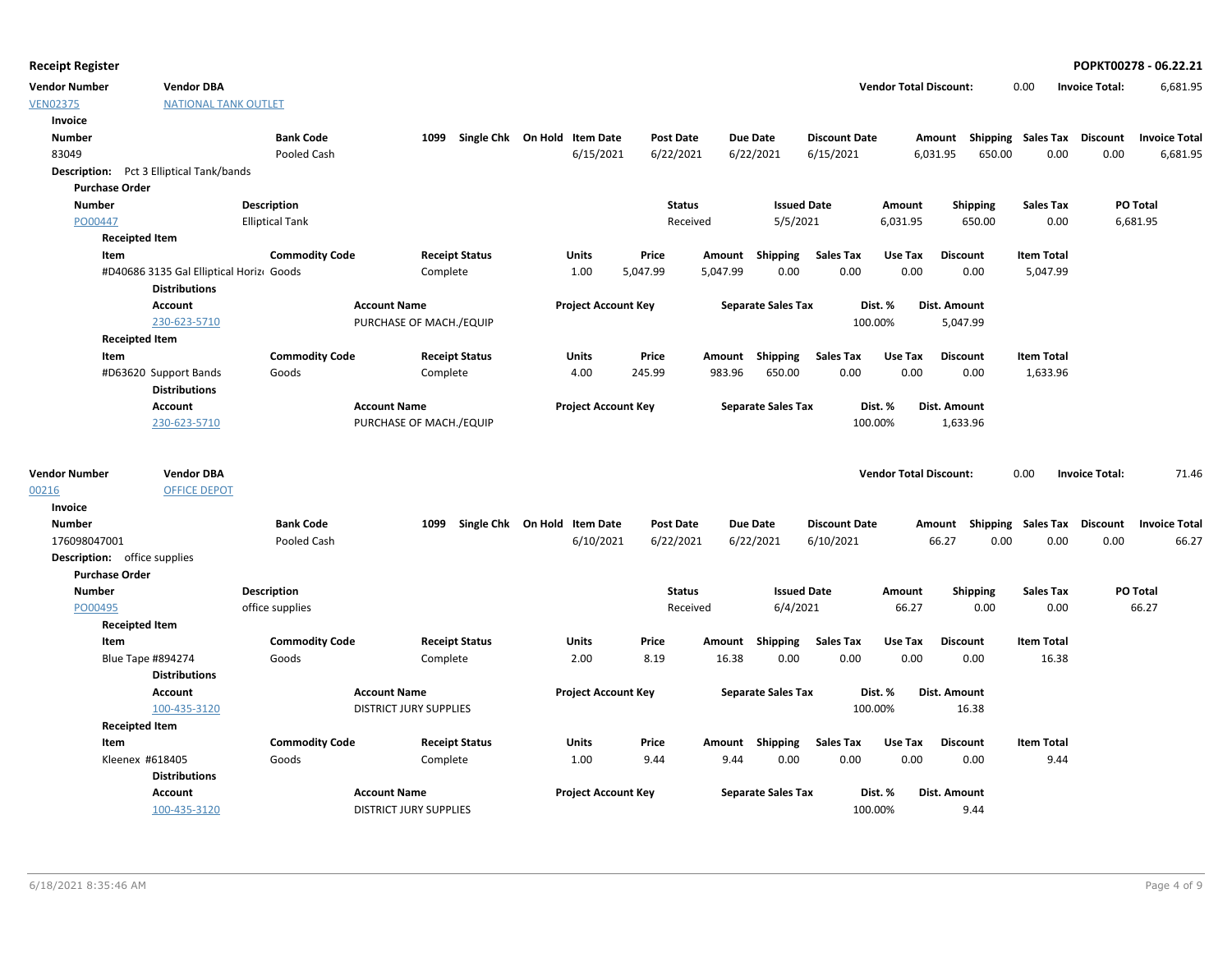| <b>Receipted Item</b>                              |                                                                |                                           |                               |          |                              |                            |                  |           |                           |                      |                               |                 |                 |                           |                                    |                      |
|----------------------------------------------------|----------------------------------------------------------------|-------------------------------------------|-------------------------------|----------|------------------------------|----------------------------|------------------|-----------|---------------------------|----------------------|-------------------------------|-----------------|-----------------|---------------------------|------------------------------------|----------------------|
| Item                                               |                                                                | <b>Commodity Code</b>                     |                               |          | <b>Receipt Status</b>        | <b>Units</b>               | Price            |           | Amount Shipping           | <b>Sales Tax</b>     | Use Tax                       | <b>Discount</b> |                 | <b>Item Total</b>         |                                    |                      |
|                                                    | Ozark Spring Bottled Water #196! Goods<br><b>Distributions</b> |                                           |                               | Complete |                              | 5.00                       | 8.09             | 40.45     | 0.00                      | 0.00                 | 0.00                          |                 | 0.00            | 40.45                     |                                    |                      |
|                                                    | <b>Account</b>                                                 |                                           | <b>Account Name</b>           |          |                              | <b>Project Account Key</b> |                  |           | <b>Separate Sales Tax</b> |                      | Dist. %                       | Dist. Amount    |                 |                           |                                    |                      |
|                                                    | 100-435-3120                                                   |                                           | <b>DISTRICT JURY SUPPLIES</b> |          |                              |                            |                  |           |                           |                      | 100.00%                       |                 | 40.45           |                           |                                    |                      |
| Invoice                                            |                                                                |                                           |                               |          |                              |                            |                  |           |                           |                      |                               |                 |                 |                           |                                    |                      |
| <b>Number</b>                                      |                                                                | <b>Bank Code</b>                          |                               | 1099     | Single Chk On Hold Item Date |                            | <b>Post Date</b> |           | <b>Due Date</b>           | <b>Discount Date</b> |                               | Amount          |                 | Shipping Sales Tax        | <b>Discount</b>                    | <b>Invoice Total</b> |
| 176108684001                                       |                                                                | Pooled Cash                               |                               |          |                              | 6/13/2021                  | 6/22/2021        |           | 6/22/2021                 | 6/13/2021            |                               | 5.19            | 0.00            | 0.00                      | 0.00                               | 5.19                 |
| <b>Description:</b> office supplies                |                                                                |                                           |                               |          |                              |                            |                  |           |                           |                      |                               |                 |                 |                           |                                    |                      |
| <b>Purchase Order</b>                              |                                                                |                                           |                               |          |                              |                            |                  |           |                           |                      |                               |                 |                 |                           |                                    |                      |
| <b>Number</b>                                      |                                                                | <b>Description</b>                        |                               |          |                              |                            | <b>Status</b>    |           | <b>Issued Date</b>        |                      | Amount                        |                 | <b>Shipping</b> | <b>Sales Tax</b>          |                                    | <b>PO Total</b>      |
| PO00495                                            |                                                                | office supplies                           |                               |          |                              |                            | Received         |           | 6/4/2021                  |                      | 5.19                          |                 | 0.00            | 0.00                      |                                    | 5.19                 |
| <b>Receipted Item</b>                              |                                                                |                                           |                               |          |                              |                            |                  |           |                           |                      |                               |                 |                 |                           |                                    |                      |
| Item                                               |                                                                | <b>Commodity Code</b>                     |                               |          | <b>Receipt Status</b>        | <b>Units</b>               | Price            | Amount    | Shipping                  | <b>Sales Tax</b>     | Use Tax                       | <b>Discount</b> |                 | <b>Item Total</b>         |                                    |                      |
|                                                    | Red Tape #834554                                               | Goods                                     |                               | Complete |                              | 1.00                       | 5.19             | 5.19      | 0.00                      | 0.00                 | 0.00                          |                 | 0.00            | 5.19                      |                                    |                      |
|                                                    | <b>Distributions</b>                                           |                                           |                               |          |                              |                            |                  |           |                           |                      |                               |                 |                 |                           |                                    |                      |
|                                                    | <b>Account</b>                                                 |                                           | <b>Account Name</b>           |          |                              | <b>Project Account Key</b> |                  |           | <b>Separate Sales Tax</b> |                      | Dist. %                       | Dist. Amount    |                 |                           |                                    |                      |
|                                                    | 100-435-3120                                                   |                                           | <b>DISTRICT JURY SUPPLIES</b> |          |                              |                            |                  |           |                           |                      | 100.00%                       |                 | 5.19            |                           |                                    |                      |
| <b>Vendor Number</b><br><b>VEN02546</b><br>Invoice | <b>Vendor DBA</b><br><b>PAST &amp; PRESENT FURNIT</b>          |                                           |                               |          |                              |                            |                  |           |                           |                      | <b>Vendor Total Discount:</b> |                 |                 | 0.00                      | <b>Invoice Total:</b>              | 50,000.00            |
| <b>Number</b>                                      |                                                                | <b>Bank Code</b>                          |                               | 1099     | Single Chk On Hold Item Date |                            | <b>Post Date</b> |           | <b>Due Date</b>           | <b>Discount Date</b> |                               |                 |                 | Amount Shipping Sales Tax | <b>Discount</b>                    | <b>Invoice Total</b> |
| INV0002288                                         |                                                                | Pooled Cash                               |                               |          |                              | 6/22/2021                  | 6/22/2021        |           | 6/22/2021                 | 6/22/2021            |                               | 50,000.00       | 0.00            | 0.00                      | 0.00                               | 50,000.00            |
| <b>Description:</b>                                | Deposit for courthouse furniture order #1                      |                                           |                               |          |                              |                            |                  |           |                           |                      |                               |                 |                 |                           |                                    |                      |
| <b>Purchase Order</b>                              |                                                                |                                           |                               |          |                              |                            |                  |           |                           |                      |                               |                 |                 |                           |                                    |                      |
| <b>Number</b>                                      |                                                                | <b>Description</b>                        |                               |          |                              |                            | <b>Status</b>    |           | <b>Issued Date</b>        |                      | Amount                        |                 | <b>Shipping</b> | <b>Sales Tax</b>          |                                    | PO Total             |
| PO00502                                            |                                                                | Deposit for courthouse furniture order #1 |                               |          |                              |                            | Received         |           | 6/14/2021                 |                      | 50,000.00                     |                 | 0.00            | 0.00                      |                                    | 50,000.00            |
| <b>Receipted Item</b>                              |                                                                |                                           |                               |          |                              |                            |                  |           |                           |                      |                               |                 |                 |                           |                                    |                      |
| Item                                               |                                                                | <b>Commodity Code</b>                     |                               |          | <b>Receipt Status</b>        | <b>Units</b>               | Price            | Amount    | Shipping                  | <b>Sales Tax</b>     | Use Tax                       | <b>Discount</b> |                 | <b>Item Total</b>         |                                    |                      |
|                                                    | Order #1 for Courthouse Furnitur Goods                         |                                           |                               | Complete |                              | 1.00                       | 50,000.00        | 50,000.00 | 0.00                      | 0.00                 | 0.00                          |                 | 0.00            | 50,000.00                 |                                    |                      |
|                                                    | <b>Distributions</b>                                           |                                           |                               |          |                              |                            |                  |           |                           |                      |                               |                 |                 |                           |                                    |                      |
|                                                    | <b>Account</b>                                                 |                                           | <b>Account Name</b>           |          |                              | <b>Project Account Key</b> |                  |           | <b>Separate Sales Tax</b> |                      | Dist. %                       | Dist. Amount    |                 |                           |                                    |                      |
|                                                    | 690-669-5735                                                   |                                           | FF&E                          |          |                              |                            |                  |           |                           |                      | 100.00%                       | 50,000.00       |                 |                           |                                    |                      |
| <b>Vendor Number</b>                               | <b>Vendor DBA</b>                                              |                                           |                               |          |                              |                            |                  |           |                           |                      | <b>Vendor Total Discount:</b> |                 |                 | 0.00                      | <b>Invoice Total:</b>              | 192.00               |
| 00826                                              | PERSONALIZED PRINTING                                          |                                           |                               |          |                              |                            |                  |           |                           |                      |                               |                 |                 |                           |                                    |                      |
| Invoice                                            |                                                                |                                           |                               |          |                              |                            |                  |           |                           |                      |                               |                 |                 |                           |                                    |                      |
| Number                                             |                                                                | <b>Bank Code</b>                          |                               | 1099     | Single Chk On Hold Item Date |                            | <b>Post Date</b> |           | <b>Due Date</b>           | <b>Discount Date</b> |                               |                 |                 |                           | Amount Shipping Sales Tax Discount | <b>Invoice Total</b> |
| 107892                                             |                                                                | Pooled Cash                               |                               |          |                              | 6/10/2021                  | 6/22/2021        |           | 6/22/2021                 | 6/10/2021            |                               | 36.00           | 0.00            | 0.00                      | 0.00                               | 36.00                |
| Description:                                       | <b>Business/Appoint Cards</b>                                  |                                           |                               |          |                              |                            |                  |           |                           |                      |                               |                 |                 |                           |                                    |                      |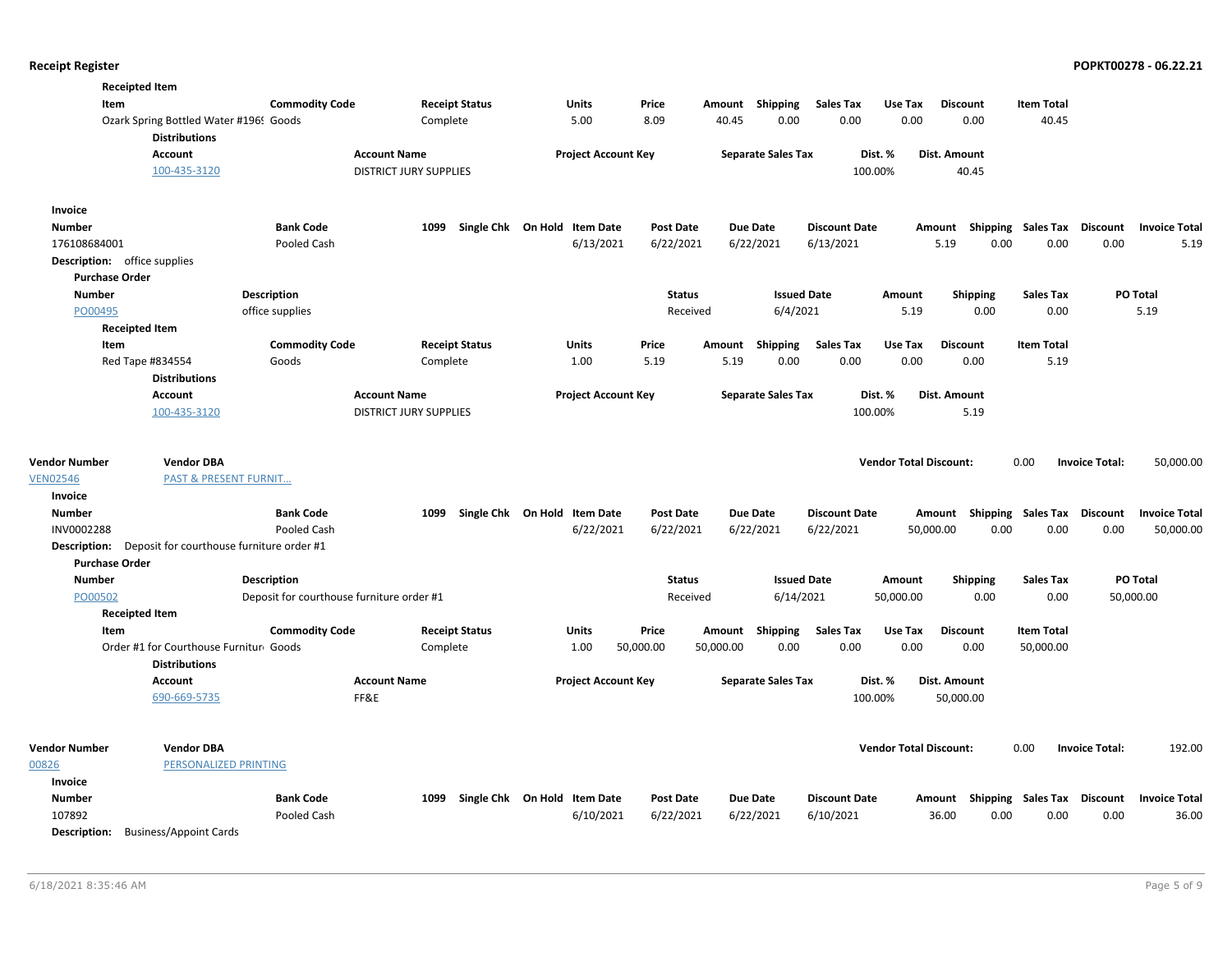| <b>Purchase Order</b>                                 |                               |                       |                              |                  |        |                           |                      |         |                           |                           |                 |                      |
|-------------------------------------------------------|-------------------------------|-----------------------|------------------------------|------------------|--------|---------------------------|----------------------|---------|---------------------------|---------------------------|-----------------|----------------------|
| <b>Number</b>                                         | <b>Description</b>            |                       |                              | <b>Status</b>    |        | <b>Issued Date</b>        |                      | Amount  | <b>Shipping</b>           | <b>Sales Tax</b>          | PO Total        |                      |
| PO00501                                               | <b>Business/Appoint Cards</b> |                       |                              | Received         |        | 6/14/2021                 |                      | 36.00   | 0.00                      | 0.00                      |                 | 36.00                |
| <b>Receipted Item</b>                                 |                               |                       |                              |                  |        |                           |                      |         |                           |                           |                 |                      |
| Item                                                  | <b>Commodity Code</b>         | <b>Receipt Status</b> | Units                        | Price            | Amount | Shipping                  | <b>Sales Tax</b>     | Use Tax | <b>Discount</b>           | <b>Item Total</b>         |                 |                      |
| Appointment Cards with new add Goods                  |                               | Complete              | 1.00                         | 36.00            | 36.00  | 0.00                      | 0.00                 | 0.00    | 0.00                      | 36.00                     |                 |                      |
| <b>Distributions</b>                                  |                               |                       |                              |                  |        |                           |                      |         |                           |                           |                 |                      |
| <b>Account</b>                                        | <b>Account Name</b>           |                       | <b>Project Account Key</b>   |                  |        | <b>Separate Sales Tax</b> |                      | Dist. % | Dist. Amount              |                           |                 |                      |
| 100-573-3100                                          |                               | OFFICE SUPPLIES       |                              |                  |        |                           | 100.00%              |         | 36.00                     |                           |                 |                      |
| Invoice                                               |                               |                       |                              |                  |        |                           |                      |         |                           |                           |                 |                      |
| Number                                                | <b>Bank Code</b>              | 1099                  | Single Chk On Hold Item Date | <b>Post Date</b> |        | Due Date                  | <b>Discount Date</b> |         | Amount Shipping Sales Tax |                           | Discount        | <b>Invoice Total</b> |
| 107894                                                | Pooled Cash                   |                       | 6/10/2021                    | 6/22/2021        |        | 6/22/2021                 | 6/10/2021            |         | 90.00<br>0.00             | 0.00                      | 0.00            | 90.00                |
| <b>Description:</b> Precinct 1 Signs                  |                               |                       |                              |                  |        |                           |                      |         |                           |                           |                 |                      |
| <b>Purchase Order</b>                                 |                               |                       |                              |                  |        |                           |                      |         |                           |                           |                 |                      |
| <b>Number</b>                                         | Description                   |                       |                              | <b>Status</b>    |        | <b>Issued Date</b>        |                      | Amount  | <b>Shipping</b>           | <b>Sales Tax</b>          | PO Total        |                      |
| PO00489                                               | <b>Precinct Signs</b>         |                       |                              | Received         |        | 6/8/2021                  |                      | 90.00   | 0.00                      | 0.00                      |                 | 90.00                |
| <b>Receipted Item</b>                                 |                               |                       |                              |                  |        |                           |                      |         |                           |                           |                 |                      |
| Item                                                  | <b>Commodity Code</b>         | <b>Receipt Status</b> | Units                        | Price            | Amount | Shipping                  | <b>Sales Tax</b>     | Use Tax | <b>Discount</b>           | <b>Item Total</b>         |                 |                      |
| <b>Precinct One Magnets</b>                           | Goods                         | Complete              | 6.00                         | 15.00            | 90.00  | 0.00                      | 0.00                 | 0.00    | 0.00                      | 90.00                     |                 |                      |
| <b>Distributions</b>                                  |                               |                       |                              |                  |        |                           |                      |         |                           |                           |                 |                      |
| Account                                               | <b>Account Name</b>           |                       | <b>Project Account Key</b>   |                  |        | <b>Separate Sales Tax</b> |                      | Dist. % | Dist. Amount              |                           |                 |                      |
| 210-621-3400                                          | <b>SHOP SUPPLIES</b>          |                       |                              |                  |        |                           | 100.00%              |         | 90.00                     |                           |                 |                      |
| Invoice                                               |                               |                       |                              |                  |        |                           |                      |         |                           |                           |                 |                      |
| <b>Number</b>                                         | <b>Bank Code</b>              | 1099                  | Single Chk On Hold Item Date | <b>Post Date</b> |        | Due Date                  | <b>Discount Date</b> |         | Amount                    | <b>Shipping Sales Tax</b> | <b>Discount</b> | <b>Invoice Total</b> |
| 107921                                                | Pooled Cash                   |                       | 6/17/2021                    | 6/22/2021        |        | 6/22/2021                 | 6/17/2021            |         | 0.00<br>66.00             | 0.00                      | 0.00            | 66.00                |
| <b>Description:</b> Business Cards                    |                               |                       |                              |                  |        |                           |                      |         |                           |                           |                 |                      |
| <b>Purchase Order</b>                                 |                               |                       |                              |                  |        |                           |                      |         |                           |                           |                 |                      |
| <b>Number</b>                                         | Description                   |                       |                              | <b>Status</b>    |        | <b>Issued Date</b>        |                      | Amount  | <b>Shipping</b>           | <b>Sales Tax</b>          | PO Total        |                      |
| PO00499                                               | <b>Business Cards</b>         |                       |                              | Received         |        | 6/14/2021                 |                      | 66.00   | 0.00                      | 0.00                      |                 | 66.00                |
| <b>Receipted Item</b>                                 |                               |                       |                              |                  |        |                           |                      |         |                           |                           |                 |                      |
| Item                                                  | <b>Commodity Code</b>         | <b>Receipt Status</b> | Units                        | Price            | Amount | Shipping                  | <b>Sales Tax</b>     | Use Tax | <b>Discount</b>           | <b>Item Total</b>         |                 |                      |
| Laura Robinson Business Cards<br><b>Distributions</b> | Goods                         | Complete              | 1.00                         | 36.00            | 36.00  | 0.00                      | 0.00                 | 0.00    | 0.00                      | 36.00                     |                 |                      |
| <b>Account</b>                                        | <b>Account Name</b>           |                       | <b>Project Account Key</b>   |                  |        | <b>Separate Sales Tax</b> |                      | Dist. % | Dist. Amount              |                           |                 |                      |
| 100-403-4350                                          | PRINTING                      |                       |                              |                  |        |                           |                      |         |                           |                           |                 |                      |
|                                                       |                               |                       |                              |                  |        |                           | 100.00%              |         | 36.00                     |                           |                 |                      |
| <b>Receipted Item</b>                                 |                               |                       |                              |                  |        |                           |                      |         |                           |                           |                 |                      |
| Item                                                  | <b>Commodity Code</b>         | <b>Receipt Status</b> | Units                        | Price            | Amount | Shipping                  | <b>Sales Tax</b>     | Use Tax | <b>Discount</b>           | <b>Item Total</b>         |                 |                      |
| Vickie Miller Business Cards                          | Goods                         | Complete              | 1.00                         | 30.00            | 30.00  | 0.00                      | 0.00                 | 0.00    | 0.00                      | 30.00                     |                 |                      |
| <b>Distributions</b>                                  |                               |                       |                              |                  |        |                           |                      |         |                           |                           |                 |                      |
| <b>Account</b>                                        | <b>Account Name</b>           |                       | <b>Project Account Key</b>   |                  |        | <b>Separate Sales Tax</b> |                      | Dist. % | Dist. Amount              |                           |                 |                      |
| 100-403-4350                                          | PRINTING                      |                       |                              |                  |        |                           | 100.00%              |         | 30.00                     |                           |                 |                      |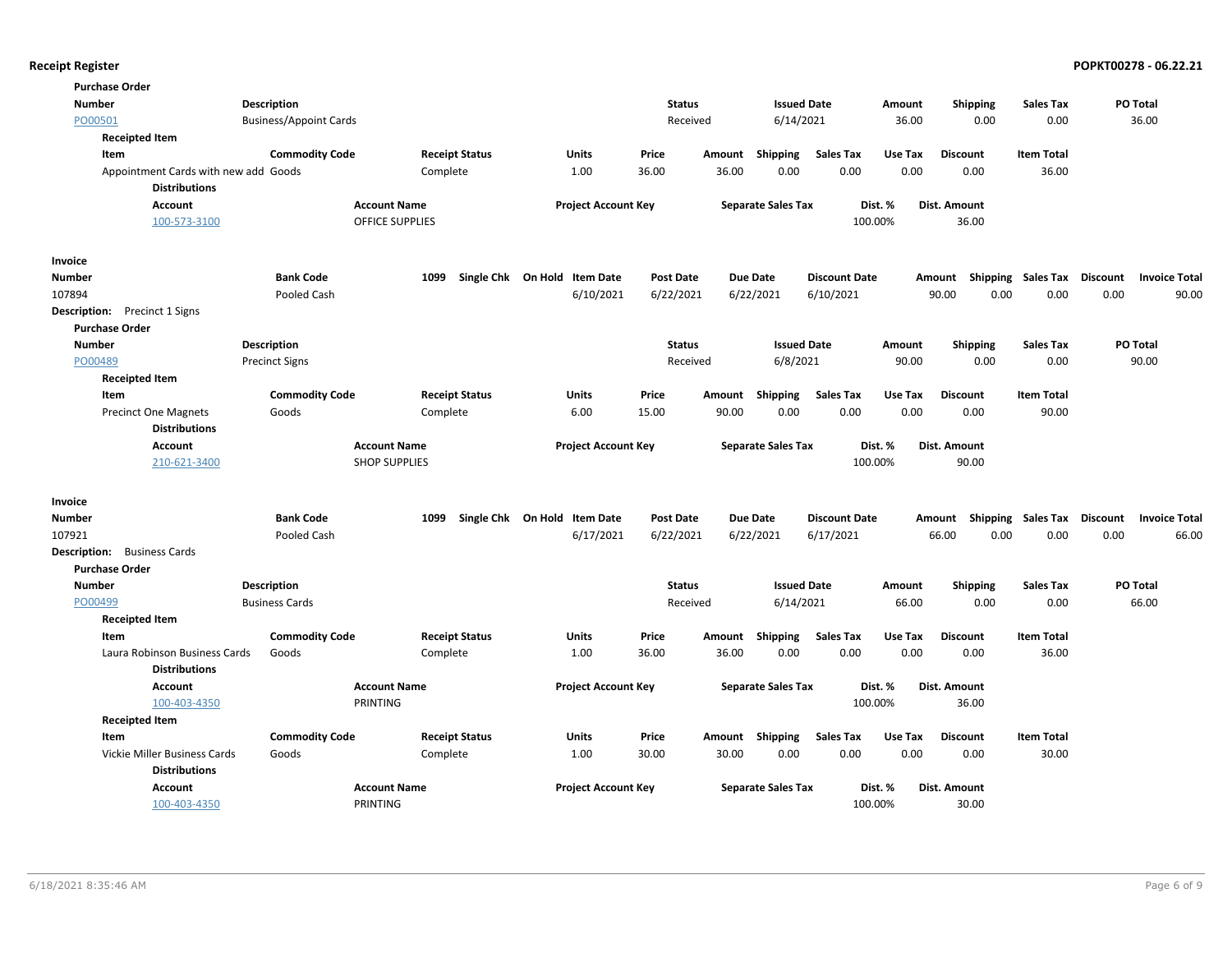00478

00085

| <b>REINERT PAPER &amp; CHEMI</b><br>Invoice<br><b>Number</b><br><b>Bank Code</b><br>Single Chk On Hold Item Date<br><b>Post Date</b><br><b>Due Date</b><br><b>Discount Date</b><br>Amount Shipping Sales Tax Discount<br>1099<br><b>Invoice Total</b><br>427071<br>6/11/2021<br>0.00<br>0.00<br>Pooled Cash<br>6/22/2021<br>6/22/2021<br>6/11/2021<br>124.46<br>0.00<br>124.46<br><b>Description:</b> Janitorial Supplies<br><b>Purchase Order</b><br>PO Total<br><b>Number</b><br><b>Description</b><br><b>Status</b><br><b>Issued Date</b><br>Amount<br><b>Shipping</b><br><b>Sales Tax</b><br>PO00496<br>6/14/2021<br>0.00<br>Janitorial Supplies<br>124.46<br>0.00<br>124.46<br>Received<br><b>Receipted Item</b><br><b>Commodity Code</b><br><b>Receipt Status</b><br>Units<br>Price<br><b>Sales Tax</b><br><b>Discount</b><br><b>Item Total</b><br>Item<br>Amount Shipping<br>Use Tax<br>0.00<br>0.00<br>83.42<br><b>Toilet Tissue</b><br>Goods<br>Complete<br>2.00<br>41.71<br>83.42<br>0.00<br>0.00<br><b>Distributions</b><br>Dist. Amount<br><b>Account</b><br><b>Account Name</b><br><b>Project Account Key</b><br><b>Separate Sales Tax</b><br>Dist. %<br>100-518-3320<br><b>JANITOR SUPPLIES</b><br>100.00%<br>83.42<br><b>Receipted Item</b><br><b>Commodity Code</b><br><b>Receipt Status</b><br>Price<br>Amount Shipping<br><b>Sales Tax</b><br><b>Item Total</b><br>Item<br>Units<br>Use Tax<br><b>Discount</b><br><b>Trash Liners</b><br>18.15<br>18.15<br>0.00<br>0.00<br>0.00<br>0.00<br>18.15<br>Goods<br>Complete<br>1.00<br><b>Distributions</b><br><b>Account Name</b><br><b>Project Account Key</b><br><b>Separate Sales Tax</b><br>Dist. %<br>Dist. Amount<br><b>Account</b><br>100-511-3320<br><b>JANITOR SUPPLIES</b><br>100.00%<br>18.15<br><b>Receipted Item</b><br><b>Commodity Code</b><br>Amount Shipping<br><b>Sales Tax</b><br><b>Item Total</b><br>Item<br><b>Receipt Status</b><br>Units<br>Price<br>Use Tax<br><b>Discount</b><br>0.00<br>White M/F Towels<br>Complete<br>1.00<br>22.89<br>22.89<br>0.00<br>0.00<br>0.00<br>22.89<br>Goods<br><b>Distributions</b><br>Account<br><b>Account Name</b><br><b>Project Account Key</b><br><b>Separate Sales Tax</b><br>Dist. %<br>Dist. Amount<br>100-513-3320<br><b>JANITOR SUPPLIES</b><br>100.00%<br>22.89<br>220.00<br><b>Vendor DBA</b><br><b>Vendor Total Discount:</b><br>0.00<br><b>Invoice Total:</b><br>Vendor Number<br>SHIPMAN COMMUNICAT<br>00085<br>Invoice<br>Single Chk On Hold Item Date<br><b>Number</b><br><b>Bank Code</b><br>1099<br><b>Post Date</b><br><b>Due Date</b><br><b>Discount Date</b><br>Amount Shipping Sales Tax Discount<br><b>Invoice Total</b><br>220.00<br>73481<br>Pooled Cash<br>6/10/2021<br>6/22/2021<br>6/22/2021<br>6/10/2021<br>207.00<br>13.00<br>0.00<br>0.00<br>Description: Kenwood Rpd Charger<br><b>Purchase Order</b><br><b>Number</b><br><b>Description</b><br><b>Issued Date</b><br><b>Sales Tax</b><br>PO Total<br><b>Status</b><br><b>Shipping</b><br>Amount<br>PO00500<br>Kenwood Rpd Charger<br>Received<br>6/14/2021<br>207.00<br>13.00<br>0.00<br>220.00<br><b>Receipted Item</b><br><b>Commodity Code</b><br><b>Receipt Status</b><br>Units<br>Price<br>Shipping<br>Sales Tax<br>Use Tax<br><b>Discount</b><br><b>Item Total</b><br>Item<br>Amount<br>13.00<br>0.00<br>0.00<br>220.00<br>Kenwood Rpd Charger<br>Goods<br>Complete<br>3.00<br>69.00<br>207.00<br>0.00<br><b>Distributions</b><br>Dist. Amount<br><b>Account</b><br><b>Account Name</b><br><b>Project Account Key</b><br><b>Separate Sales Tax</b><br>Dist. %<br>100-560-4220<br>R & M RADIO<br>100.00%<br>220.00 | Vendor Number | <b>Vendor DBA</b> |  |  |  | <b>Vendor Total Discount:</b> | 0.00 | <b>Invoice Total:</b> | 124.46 |
|--------------------------------------------------------------------------------------------------------------------------------------------------------------------------------------------------------------------------------------------------------------------------------------------------------------------------------------------------------------------------------------------------------------------------------------------------------------------------------------------------------------------------------------------------------------------------------------------------------------------------------------------------------------------------------------------------------------------------------------------------------------------------------------------------------------------------------------------------------------------------------------------------------------------------------------------------------------------------------------------------------------------------------------------------------------------------------------------------------------------------------------------------------------------------------------------------------------------------------------------------------------------------------------------------------------------------------------------------------------------------------------------------------------------------------------------------------------------------------------------------------------------------------------------------------------------------------------------------------------------------------------------------------------------------------------------------------------------------------------------------------------------------------------------------------------------------------------------------------------------------------------------------------------------------------------------------------------------------------------------------------------------------------------------------------------------------------------------------------------------------------------------------------------------------------------------------------------------------------------------------------------------------------------------------------------------------------------------------------------------------------------------------------------------------------------------------------------------------------------------------------------------------------------------------------------------------------------------------------------------------------------------------------------------------------------------------------------------------------------------------------------------------------------------------------------------------------------------------------------------------------------------------------------------------------------------------------------------------------------------------------------------------------------------------------------------------------------------------------------------------------------------------------------------------------------------------------------------------------------------------------------------------------------------------------------------------------------------------------------------------------------------------------------------------------------------------------------------------------------------------------------------------------------------------------------------------------------------------------------------------------|---------------|-------------------|--|--|--|-------------------------------|------|-----------------------|--------|
|                                                                                                                                                                                                                                                                                                                                                                                                                                                                                                                                                                                                                                                                                                                                                                                                                                                                                                                                                                                                                                                                                                                                                                                                                                                                                                                                                                                                                                                                                                                                                                                                                                                                                                                                                                                                                                                                                                                                                                                                                                                                                                                                                                                                                                                                                                                                                                                                                                                                                                                                                                                                                                                                                                                                                                                                                                                                                                                                                                                                                                                                                                                                                                                                                                                                                                                                                                                                                                                                                                                                                                                                                                | 00478         |                   |  |  |  |                               |      |                       |        |
|                                                                                                                                                                                                                                                                                                                                                                                                                                                                                                                                                                                                                                                                                                                                                                                                                                                                                                                                                                                                                                                                                                                                                                                                                                                                                                                                                                                                                                                                                                                                                                                                                                                                                                                                                                                                                                                                                                                                                                                                                                                                                                                                                                                                                                                                                                                                                                                                                                                                                                                                                                                                                                                                                                                                                                                                                                                                                                                                                                                                                                                                                                                                                                                                                                                                                                                                                                                                                                                                                                                                                                                                                                |               |                   |  |  |  |                               |      |                       |        |
|                                                                                                                                                                                                                                                                                                                                                                                                                                                                                                                                                                                                                                                                                                                                                                                                                                                                                                                                                                                                                                                                                                                                                                                                                                                                                                                                                                                                                                                                                                                                                                                                                                                                                                                                                                                                                                                                                                                                                                                                                                                                                                                                                                                                                                                                                                                                                                                                                                                                                                                                                                                                                                                                                                                                                                                                                                                                                                                                                                                                                                                                                                                                                                                                                                                                                                                                                                                                                                                                                                                                                                                                                                |               |                   |  |  |  |                               |      |                       |        |
|                                                                                                                                                                                                                                                                                                                                                                                                                                                                                                                                                                                                                                                                                                                                                                                                                                                                                                                                                                                                                                                                                                                                                                                                                                                                                                                                                                                                                                                                                                                                                                                                                                                                                                                                                                                                                                                                                                                                                                                                                                                                                                                                                                                                                                                                                                                                                                                                                                                                                                                                                                                                                                                                                                                                                                                                                                                                                                                                                                                                                                                                                                                                                                                                                                                                                                                                                                                                                                                                                                                                                                                                                                |               |                   |  |  |  |                               |      |                       |        |
|                                                                                                                                                                                                                                                                                                                                                                                                                                                                                                                                                                                                                                                                                                                                                                                                                                                                                                                                                                                                                                                                                                                                                                                                                                                                                                                                                                                                                                                                                                                                                                                                                                                                                                                                                                                                                                                                                                                                                                                                                                                                                                                                                                                                                                                                                                                                                                                                                                                                                                                                                                                                                                                                                                                                                                                                                                                                                                                                                                                                                                                                                                                                                                                                                                                                                                                                                                                                                                                                                                                                                                                                                                |               |                   |  |  |  |                               |      |                       |        |
|                                                                                                                                                                                                                                                                                                                                                                                                                                                                                                                                                                                                                                                                                                                                                                                                                                                                                                                                                                                                                                                                                                                                                                                                                                                                                                                                                                                                                                                                                                                                                                                                                                                                                                                                                                                                                                                                                                                                                                                                                                                                                                                                                                                                                                                                                                                                                                                                                                                                                                                                                                                                                                                                                                                                                                                                                                                                                                                                                                                                                                                                                                                                                                                                                                                                                                                                                                                                                                                                                                                                                                                                                                |               |                   |  |  |  |                               |      |                       |        |
|                                                                                                                                                                                                                                                                                                                                                                                                                                                                                                                                                                                                                                                                                                                                                                                                                                                                                                                                                                                                                                                                                                                                                                                                                                                                                                                                                                                                                                                                                                                                                                                                                                                                                                                                                                                                                                                                                                                                                                                                                                                                                                                                                                                                                                                                                                                                                                                                                                                                                                                                                                                                                                                                                                                                                                                                                                                                                                                                                                                                                                                                                                                                                                                                                                                                                                                                                                                                                                                                                                                                                                                                                                |               |                   |  |  |  |                               |      |                       |        |
|                                                                                                                                                                                                                                                                                                                                                                                                                                                                                                                                                                                                                                                                                                                                                                                                                                                                                                                                                                                                                                                                                                                                                                                                                                                                                                                                                                                                                                                                                                                                                                                                                                                                                                                                                                                                                                                                                                                                                                                                                                                                                                                                                                                                                                                                                                                                                                                                                                                                                                                                                                                                                                                                                                                                                                                                                                                                                                                                                                                                                                                                                                                                                                                                                                                                                                                                                                                                                                                                                                                                                                                                                                |               |                   |  |  |  |                               |      |                       |        |
|                                                                                                                                                                                                                                                                                                                                                                                                                                                                                                                                                                                                                                                                                                                                                                                                                                                                                                                                                                                                                                                                                                                                                                                                                                                                                                                                                                                                                                                                                                                                                                                                                                                                                                                                                                                                                                                                                                                                                                                                                                                                                                                                                                                                                                                                                                                                                                                                                                                                                                                                                                                                                                                                                                                                                                                                                                                                                                                                                                                                                                                                                                                                                                                                                                                                                                                                                                                                                                                                                                                                                                                                                                |               |                   |  |  |  |                               |      |                       |        |
|                                                                                                                                                                                                                                                                                                                                                                                                                                                                                                                                                                                                                                                                                                                                                                                                                                                                                                                                                                                                                                                                                                                                                                                                                                                                                                                                                                                                                                                                                                                                                                                                                                                                                                                                                                                                                                                                                                                                                                                                                                                                                                                                                                                                                                                                                                                                                                                                                                                                                                                                                                                                                                                                                                                                                                                                                                                                                                                                                                                                                                                                                                                                                                                                                                                                                                                                                                                                                                                                                                                                                                                                                                |               |                   |  |  |  |                               |      |                       |        |
|                                                                                                                                                                                                                                                                                                                                                                                                                                                                                                                                                                                                                                                                                                                                                                                                                                                                                                                                                                                                                                                                                                                                                                                                                                                                                                                                                                                                                                                                                                                                                                                                                                                                                                                                                                                                                                                                                                                                                                                                                                                                                                                                                                                                                                                                                                                                                                                                                                                                                                                                                                                                                                                                                                                                                                                                                                                                                                                                                                                                                                                                                                                                                                                                                                                                                                                                                                                                                                                                                                                                                                                                                                |               |                   |  |  |  |                               |      |                       |        |
|                                                                                                                                                                                                                                                                                                                                                                                                                                                                                                                                                                                                                                                                                                                                                                                                                                                                                                                                                                                                                                                                                                                                                                                                                                                                                                                                                                                                                                                                                                                                                                                                                                                                                                                                                                                                                                                                                                                                                                                                                                                                                                                                                                                                                                                                                                                                                                                                                                                                                                                                                                                                                                                                                                                                                                                                                                                                                                                                                                                                                                                                                                                                                                                                                                                                                                                                                                                                                                                                                                                                                                                                                                |               |                   |  |  |  |                               |      |                       |        |
|                                                                                                                                                                                                                                                                                                                                                                                                                                                                                                                                                                                                                                                                                                                                                                                                                                                                                                                                                                                                                                                                                                                                                                                                                                                                                                                                                                                                                                                                                                                                                                                                                                                                                                                                                                                                                                                                                                                                                                                                                                                                                                                                                                                                                                                                                                                                                                                                                                                                                                                                                                                                                                                                                                                                                                                                                                                                                                                                                                                                                                                                                                                                                                                                                                                                                                                                                                                                                                                                                                                                                                                                                                |               |                   |  |  |  |                               |      |                       |        |
|                                                                                                                                                                                                                                                                                                                                                                                                                                                                                                                                                                                                                                                                                                                                                                                                                                                                                                                                                                                                                                                                                                                                                                                                                                                                                                                                                                                                                                                                                                                                                                                                                                                                                                                                                                                                                                                                                                                                                                                                                                                                                                                                                                                                                                                                                                                                                                                                                                                                                                                                                                                                                                                                                                                                                                                                                                                                                                                                                                                                                                                                                                                                                                                                                                                                                                                                                                                                                                                                                                                                                                                                                                |               |                   |  |  |  |                               |      |                       |        |
|                                                                                                                                                                                                                                                                                                                                                                                                                                                                                                                                                                                                                                                                                                                                                                                                                                                                                                                                                                                                                                                                                                                                                                                                                                                                                                                                                                                                                                                                                                                                                                                                                                                                                                                                                                                                                                                                                                                                                                                                                                                                                                                                                                                                                                                                                                                                                                                                                                                                                                                                                                                                                                                                                                                                                                                                                                                                                                                                                                                                                                                                                                                                                                                                                                                                                                                                                                                                                                                                                                                                                                                                                                |               |                   |  |  |  |                               |      |                       |        |
|                                                                                                                                                                                                                                                                                                                                                                                                                                                                                                                                                                                                                                                                                                                                                                                                                                                                                                                                                                                                                                                                                                                                                                                                                                                                                                                                                                                                                                                                                                                                                                                                                                                                                                                                                                                                                                                                                                                                                                                                                                                                                                                                                                                                                                                                                                                                                                                                                                                                                                                                                                                                                                                                                                                                                                                                                                                                                                                                                                                                                                                                                                                                                                                                                                                                                                                                                                                                                                                                                                                                                                                                                                |               |                   |  |  |  |                               |      |                       |        |
|                                                                                                                                                                                                                                                                                                                                                                                                                                                                                                                                                                                                                                                                                                                                                                                                                                                                                                                                                                                                                                                                                                                                                                                                                                                                                                                                                                                                                                                                                                                                                                                                                                                                                                                                                                                                                                                                                                                                                                                                                                                                                                                                                                                                                                                                                                                                                                                                                                                                                                                                                                                                                                                                                                                                                                                                                                                                                                                                                                                                                                                                                                                                                                                                                                                                                                                                                                                                                                                                                                                                                                                                                                |               |                   |  |  |  |                               |      |                       |        |
|                                                                                                                                                                                                                                                                                                                                                                                                                                                                                                                                                                                                                                                                                                                                                                                                                                                                                                                                                                                                                                                                                                                                                                                                                                                                                                                                                                                                                                                                                                                                                                                                                                                                                                                                                                                                                                                                                                                                                                                                                                                                                                                                                                                                                                                                                                                                                                                                                                                                                                                                                                                                                                                                                                                                                                                                                                                                                                                                                                                                                                                                                                                                                                                                                                                                                                                                                                                                                                                                                                                                                                                                                                |               |                   |  |  |  |                               |      |                       |        |
|                                                                                                                                                                                                                                                                                                                                                                                                                                                                                                                                                                                                                                                                                                                                                                                                                                                                                                                                                                                                                                                                                                                                                                                                                                                                                                                                                                                                                                                                                                                                                                                                                                                                                                                                                                                                                                                                                                                                                                                                                                                                                                                                                                                                                                                                                                                                                                                                                                                                                                                                                                                                                                                                                                                                                                                                                                                                                                                                                                                                                                                                                                                                                                                                                                                                                                                                                                                                                                                                                                                                                                                                                                |               |                   |  |  |  |                               |      |                       |        |
|                                                                                                                                                                                                                                                                                                                                                                                                                                                                                                                                                                                                                                                                                                                                                                                                                                                                                                                                                                                                                                                                                                                                                                                                                                                                                                                                                                                                                                                                                                                                                                                                                                                                                                                                                                                                                                                                                                                                                                                                                                                                                                                                                                                                                                                                                                                                                                                                                                                                                                                                                                                                                                                                                                                                                                                                                                                                                                                                                                                                                                                                                                                                                                                                                                                                                                                                                                                                                                                                                                                                                                                                                                |               |                   |  |  |  |                               |      |                       |        |
|                                                                                                                                                                                                                                                                                                                                                                                                                                                                                                                                                                                                                                                                                                                                                                                                                                                                                                                                                                                                                                                                                                                                                                                                                                                                                                                                                                                                                                                                                                                                                                                                                                                                                                                                                                                                                                                                                                                                                                                                                                                                                                                                                                                                                                                                                                                                                                                                                                                                                                                                                                                                                                                                                                                                                                                                                                                                                                                                                                                                                                                                                                                                                                                                                                                                                                                                                                                                                                                                                                                                                                                                                                |               |                   |  |  |  |                               |      |                       |        |
|                                                                                                                                                                                                                                                                                                                                                                                                                                                                                                                                                                                                                                                                                                                                                                                                                                                                                                                                                                                                                                                                                                                                                                                                                                                                                                                                                                                                                                                                                                                                                                                                                                                                                                                                                                                                                                                                                                                                                                                                                                                                                                                                                                                                                                                                                                                                                                                                                                                                                                                                                                                                                                                                                                                                                                                                                                                                                                                                                                                                                                                                                                                                                                                                                                                                                                                                                                                                                                                                                                                                                                                                                                |               |                   |  |  |  |                               |      |                       |        |
|                                                                                                                                                                                                                                                                                                                                                                                                                                                                                                                                                                                                                                                                                                                                                                                                                                                                                                                                                                                                                                                                                                                                                                                                                                                                                                                                                                                                                                                                                                                                                                                                                                                                                                                                                                                                                                                                                                                                                                                                                                                                                                                                                                                                                                                                                                                                                                                                                                                                                                                                                                                                                                                                                                                                                                                                                                                                                                                                                                                                                                                                                                                                                                                                                                                                                                                                                                                                                                                                                                                                                                                                                                |               |                   |  |  |  |                               |      |                       |        |
|                                                                                                                                                                                                                                                                                                                                                                                                                                                                                                                                                                                                                                                                                                                                                                                                                                                                                                                                                                                                                                                                                                                                                                                                                                                                                                                                                                                                                                                                                                                                                                                                                                                                                                                                                                                                                                                                                                                                                                                                                                                                                                                                                                                                                                                                                                                                                                                                                                                                                                                                                                                                                                                                                                                                                                                                                                                                                                                                                                                                                                                                                                                                                                                                                                                                                                                                                                                                                                                                                                                                                                                                                                |               |                   |  |  |  |                               |      |                       |        |
|                                                                                                                                                                                                                                                                                                                                                                                                                                                                                                                                                                                                                                                                                                                                                                                                                                                                                                                                                                                                                                                                                                                                                                                                                                                                                                                                                                                                                                                                                                                                                                                                                                                                                                                                                                                                                                                                                                                                                                                                                                                                                                                                                                                                                                                                                                                                                                                                                                                                                                                                                                                                                                                                                                                                                                                                                                                                                                                                                                                                                                                                                                                                                                                                                                                                                                                                                                                                                                                                                                                                                                                                                                |               |                   |  |  |  |                               |      |                       |        |
|                                                                                                                                                                                                                                                                                                                                                                                                                                                                                                                                                                                                                                                                                                                                                                                                                                                                                                                                                                                                                                                                                                                                                                                                                                                                                                                                                                                                                                                                                                                                                                                                                                                                                                                                                                                                                                                                                                                                                                                                                                                                                                                                                                                                                                                                                                                                                                                                                                                                                                                                                                                                                                                                                                                                                                                                                                                                                                                                                                                                                                                                                                                                                                                                                                                                                                                                                                                                                                                                                                                                                                                                                                |               |                   |  |  |  |                               |      |                       |        |
|                                                                                                                                                                                                                                                                                                                                                                                                                                                                                                                                                                                                                                                                                                                                                                                                                                                                                                                                                                                                                                                                                                                                                                                                                                                                                                                                                                                                                                                                                                                                                                                                                                                                                                                                                                                                                                                                                                                                                                                                                                                                                                                                                                                                                                                                                                                                                                                                                                                                                                                                                                                                                                                                                                                                                                                                                                                                                                                                                                                                                                                                                                                                                                                                                                                                                                                                                                                                                                                                                                                                                                                                                                |               |                   |  |  |  |                               |      |                       |        |
|                                                                                                                                                                                                                                                                                                                                                                                                                                                                                                                                                                                                                                                                                                                                                                                                                                                                                                                                                                                                                                                                                                                                                                                                                                                                                                                                                                                                                                                                                                                                                                                                                                                                                                                                                                                                                                                                                                                                                                                                                                                                                                                                                                                                                                                                                                                                                                                                                                                                                                                                                                                                                                                                                                                                                                                                                                                                                                                                                                                                                                                                                                                                                                                                                                                                                                                                                                                                                                                                                                                                                                                                                                |               |                   |  |  |  |                               |      |                       |        |
|                                                                                                                                                                                                                                                                                                                                                                                                                                                                                                                                                                                                                                                                                                                                                                                                                                                                                                                                                                                                                                                                                                                                                                                                                                                                                                                                                                                                                                                                                                                                                                                                                                                                                                                                                                                                                                                                                                                                                                                                                                                                                                                                                                                                                                                                                                                                                                                                                                                                                                                                                                                                                                                                                                                                                                                                                                                                                                                                                                                                                                                                                                                                                                                                                                                                                                                                                                                                                                                                                                                                                                                                                                |               |                   |  |  |  |                               |      |                       |        |
|                                                                                                                                                                                                                                                                                                                                                                                                                                                                                                                                                                                                                                                                                                                                                                                                                                                                                                                                                                                                                                                                                                                                                                                                                                                                                                                                                                                                                                                                                                                                                                                                                                                                                                                                                                                                                                                                                                                                                                                                                                                                                                                                                                                                                                                                                                                                                                                                                                                                                                                                                                                                                                                                                                                                                                                                                                                                                                                                                                                                                                                                                                                                                                                                                                                                                                                                                                                                                                                                                                                                                                                                                                |               |                   |  |  |  |                               |      |                       |        |
|                                                                                                                                                                                                                                                                                                                                                                                                                                                                                                                                                                                                                                                                                                                                                                                                                                                                                                                                                                                                                                                                                                                                                                                                                                                                                                                                                                                                                                                                                                                                                                                                                                                                                                                                                                                                                                                                                                                                                                                                                                                                                                                                                                                                                                                                                                                                                                                                                                                                                                                                                                                                                                                                                                                                                                                                                                                                                                                                                                                                                                                                                                                                                                                                                                                                                                                                                                                                                                                                                                                                                                                                                                |               |                   |  |  |  |                               |      |                       |        |
|                                                                                                                                                                                                                                                                                                                                                                                                                                                                                                                                                                                                                                                                                                                                                                                                                                                                                                                                                                                                                                                                                                                                                                                                                                                                                                                                                                                                                                                                                                                                                                                                                                                                                                                                                                                                                                                                                                                                                                                                                                                                                                                                                                                                                                                                                                                                                                                                                                                                                                                                                                                                                                                                                                                                                                                                                                                                                                                                                                                                                                                                                                                                                                                                                                                                                                                                                                                                                                                                                                                                                                                                                                |               |                   |  |  |  |                               |      |                       |        |
|                                                                                                                                                                                                                                                                                                                                                                                                                                                                                                                                                                                                                                                                                                                                                                                                                                                                                                                                                                                                                                                                                                                                                                                                                                                                                                                                                                                                                                                                                                                                                                                                                                                                                                                                                                                                                                                                                                                                                                                                                                                                                                                                                                                                                                                                                                                                                                                                                                                                                                                                                                                                                                                                                                                                                                                                                                                                                                                                                                                                                                                                                                                                                                                                                                                                                                                                                                                                                                                                                                                                                                                                                                |               |                   |  |  |  |                               |      |                       |        |
|                                                                                                                                                                                                                                                                                                                                                                                                                                                                                                                                                                                                                                                                                                                                                                                                                                                                                                                                                                                                                                                                                                                                                                                                                                                                                                                                                                                                                                                                                                                                                                                                                                                                                                                                                                                                                                                                                                                                                                                                                                                                                                                                                                                                                                                                                                                                                                                                                                                                                                                                                                                                                                                                                                                                                                                                                                                                                                                                                                                                                                                                                                                                                                                                                                                                                                                                                                                                                                                                                                                                                                                                                                |               |                   |  |  |  |                               |      |                       |        |
|                                                                                                                                                                                                                                                                                                                                                                                                                                                                                                                                                                                                                                                                                                                                                                                                                                                                                                                                                                                                                                                                                                                                                                                                                                                                                                                                                                                                                                                                                                                                                                                                                                                                                                                                                                                                                                                                                                                                                                                                                                                                                                                                                                                                                                                                                                                                                                                                                                                                                                                                                                                                                                                                                                                                                                                                                                                                                                                                                                                                                                                                                                                                                                                                                                                                                                                                                                                                                                                                                                                                                                                                                                |               |                   |  |  |  |                               |      |                       |        |
|                                                                                                                                                                                                                                                                                                                                                                                                                                                                                                                                                                                                                                                                                                                                                                                                                                                                                                                                                                                                                                                                                                                                                                                                                                                                                                                                                                                                                                                                                                                                                                                                                                                                                                                                                                                                                                                                                                                                                                                                                                                                                                                                                                                                                                                                                                                                                                                                                                                                                                                                                                                                                                                                                                                                                                                                                                                                                                                                                                                                                                                                                                                                                                                                                                                                                                                                                                                                                                                                                                                                                                                                                                |               |                   |  |  |  |                               |      |                       |        |
|                                                                                                                                                                                                                                                                                                                                                                                                                                                                                                                                                                                                                                                                                                                                                                                                                                                                                                                                                                                                                                                                                                                                                                                                                                                                                                                                                                                                                                                                                                                                                                                                                                                                                                                                                                                                                                                                                                                                                                                                                                                                                                                                                                                                                                                                                                                                                                                                                                                                                                                                                                                                                                                                                                                                                                                                                                                                                                                                                                                                                                                                                                                                                                                                                                                                                                                                                                                                                                                                                                                                                                                                                                |               |                   |  |  |  |                               |      |                       |        |
|                                                                                                                                                                                                                                                                                                                                                                                                                                                                                                                                                                                                                                                                                                                                                                                                                                                                                                                                                                                                                                                                                                                                                                                                                                                                                                                                                                                                                                                                                                                                                                                                                                                                                                                                                                                                                                                                                                                                                                                                                                                                                                                                                                                                                                                                                                                                                                                                                                                                                                                                                                                                                                                                                                                                                                                                                                                                                                                                                                                                                                                                                                                                                                                                                                                                                                                                                                                                                                                                                                                                                                                                                                |               |                   |  |  |  |                               |      |                       |        |
|                                                                                                                                                                                                                                                                                                                                                                                                                                                                                                                                                                                                                                                                                                                                                                                                                                                                                                                                                                                                                                                                                                                                                                                                                                                                                                                                                                                                                                                                                                                                                                                                                                                                                                                                                                                                                                                                                                                                                                                                                                                                                                                                                                                                                                                                                                                                                                                                                                                                                                                                                                                                                                                                                                                                                                                                                                                                                                                                                                                                                                                                                                                                                                                                                                                                                                                                                                                                                                                                                                                                                                                                                                |               |                   |  |  |  |                               |      |                       |        |
|                                                                                                                                                                                                                                                                                                                                                                                                                                                                                                                                                                                                                                                                                                                                                                                                                                                                                                                                                                                                                                                                                                                                                                                                                                                                                                                                                                                                                                                                                                                                                                                                                                                                                                                                                                                                                                                                                                                                                                                                                                                                                                                                                                                                                                                                                                                                                                                                                                                                                                                                                                                                                                                                                                                                                                                                                                                                                                                                                                                                                                                                                                                                                                                                                                                                                                                                                                                                                                                                                                                                                                                                                                |               |                   |  |  |  |                               |      |                       |        |
|                                                                                                                                                                                                                                                                                                                                                                                                                                                                                                                                                                                                                                                                                                                                                                                                                                                                                                                                                                                                                                                                                                                                                                                                                                                                                                                                                                                                                                                                                                                                                                                                                                                                                                                                                                                                                                                                                                                                                                                                                                                                                                                                                                                                                                                                                                                                                                                                                                                                                                                                                                                                                                                                                                                                                                                                                                                                                                                                                                                                                                                                                                                                                                                                                                                                                                                                                                                                                                                                                                                                                                                                                                |               |                   |  |  |  |                               |      |                       |        |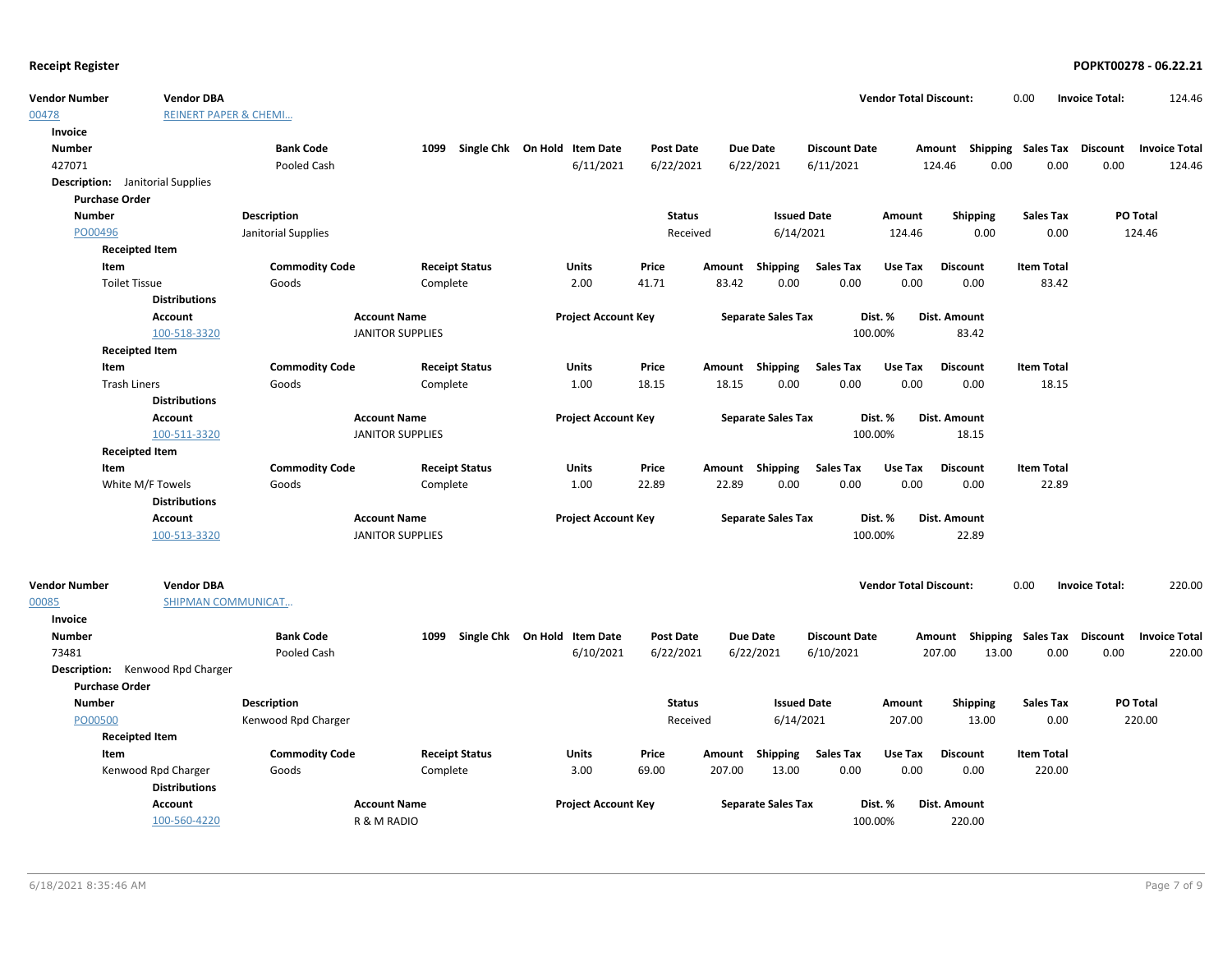| <b>Vendor Number</b>            | <b>Vendor DBA</b>       |                            |                                        |                            |               |                           |                      | <b>Vendor Total Discount:</b> |                 | 0.00               | <b>Invoice Total:</b>          | 1,400.00             |
|---------------------------------|-------------------------|----------------------------|----------------------------------------|----------------------------|---------------|---------------------------|----------------------|-------------------------------|-----------------|--------------------|--------------------------------|----------------------|
| 00596                           | SOUTHERN TIRE MART, LLC |                            |                                        |                            |               |                           |                      |                               |                 |                    |                                |                      |
| Invoice                         |                         |                            |                                        |                            |               |                           |                      |                               |                 |                    |                                |                      |
| <b>Number</b>                   |                         | <b>Bank Code</b>           | <b>Single Chk</b><br>1099              | On Hold Item Date          | Post Date     | Due Date                  | <b>Discount Date</b> | Amount                        |                 | Shipping Sales Tax | Discount                       | <b>Invoice Total</b> |
| 4170035522                      |                         | Pooled Cash                |                                        | 6/15/2021                  | 6/22/2021     | 6/22/2021                 | 6/15/2021            | 1,400.00                      | 0.00            | 0.00               | 0.00                           | 1,400.00             |
| <b>Description:</b> PCT 2 Tires |                         |                            |                                        |                            |               |                           |                      |                               |                 |                    |                                |                      |
| <b>Purchase Order</b>           |                         |                            |                                        |                            |               |                           |                      |                               |                 |                    |                                |                      |
| <b>Number</b>                   |                         | Description                |                                        |                            | <b>Status</b> |                           | <b>Issued Date</b>   | Amount                        | Shipping        | <b>Sales Tax</b>   |                                | PO Total             |
| PO00510                         |                         | PCT 2 Tires                |                                        |                            | Received      |                           | 6/16/2021            | 1,400.00                      | 0.00            | 0.00               |                                | 1,400.00             |
| <b>Receipted Item</b>           |                         |                            |                                        |                            |               |                           |                      |                               |                 |                    |                                |                      |
| Item                            |                         | <b>Commodity Code</b>      | <b>Receipt Status</b>                  | Units                      | Price         | Shipping<br>Amount        | <b>Sales Tax</b>     | Use Tax                       | <b>Discount</b> | <b>Item Total</b>  |                                |                      |
|                                 | 11R24.5 FD663 RADIAL    | Goods                      | Complete                               | 4.00                       | 350.00        | 1,400.00<br>0.00          | 0.00                 | 0.00                          | 0.00            | 1,400.00           |                                |                      |
|                                 | <b>Distributions</b>    |                            |                                        |                            |               |                           |                      |                               |                 |                    |                                |                      |
|                                 | Account                 |                            | <b>Account Name</b>                    | <b>Project Account Key</b> |               | <b>Separate Sales Tax</b> |                      | Dist. %                       | Dist. Amount    |                    |                                |                      |
|                                 | 220-622-4590            |                            | <b>R&amp;M MACH. TIRES &amp; TUBES</b> |                            |               |                           |                      | 100.00%                       | 1,400.00        |                    |                                |                      |
|                                 |                         |                            |                                        |                            |               |                           |                      |                               |                 |                    |                                |                      |
|                                 |                         |                            |                                        |                            |               |                           |                      |                               |                 |                    |                                |                      |
| <b>Packet Totals</b>            |                         |                            |                                        |                            |               |                           |                      |                               |                 |                    |                                |                      |
| -12<br>Vendors:                 | Invoices: 15            | <b>Purchase Orders: 15</b> |                                        | Amount: 59,568.11          |               | <b>Shipping: 713.00</b>   | Tax: 0.00            |                               | Discount: 0.00  |                    | <b>Total Amount: 60,281.11</b> |                      |